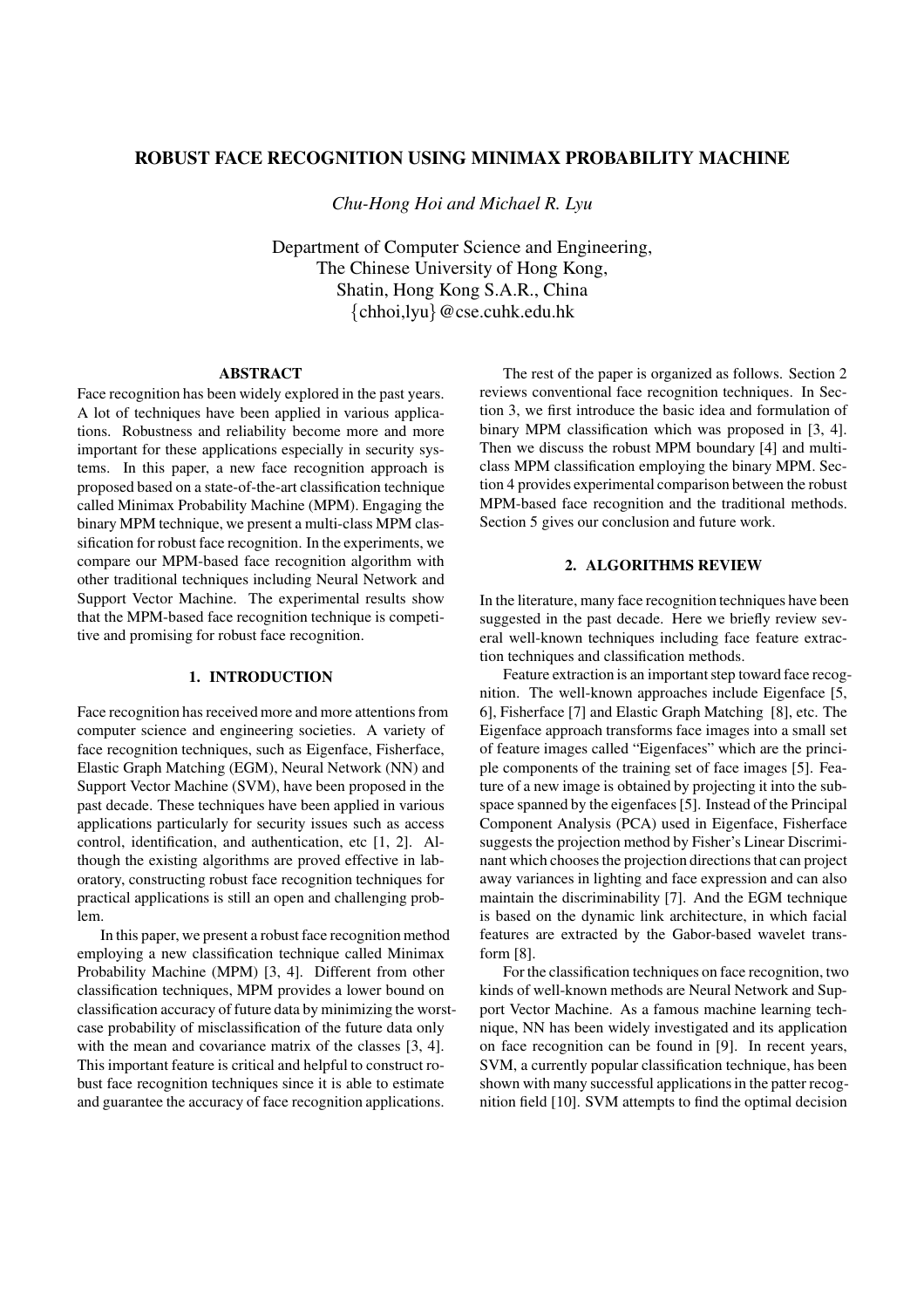boundary which separates the data points with a maximum margin based on the Structural Risk Minimization principle [10]. The research work in [11] demonstrated the success of SVMs on face recognition applications. Other face recognition techniques such as face recognition committee machines were also suggested in literature [1, 2].

# **3. ROBUST MPM FOR FACE RECOGNITION**

#### **3.1. MPM for Binary Classification**

MPM is a very new classification technique proposed in [3, 4]. It enjoys competitive classification performance comparing with most of state-of-the-art classification techniques. The most attractive properties of MPM is that it can explicitly provide a worst-case bound on the probability of misclassification of future data when the mean and covariance matrix of the data are known [3]. The basic theory of MPM for binary classification is discussed as follows [3].

Assume two random vectors x and y represent two classes of data points with means and covariance matrices as  $\{\bar{\mathbf{x}}, \Sigma_{\mathbf{x}}\}$  m and  $\{\bar{y}, \Sigma_{y}\}\$ , respectively, where  $x, y, \bar{x}, \bar{y} \in \mathbb{R}^{n}$ , and  $\Sigma_{x}$ ,  $\Sigma_{\mathbf{y}} \in \mathbb{R}^{n \times n}$  both symmetric and positive semidefinite. Let x and y denote the corresponding class of the data, respectively.



**Fig. 1**. Decision lines comparisons: MPM decision line (dotted red line), robust MPM (solid red line) and a linear 1-norm soft margin SVM decision line (dashed black line) [3].

Suppose that  $\{\bar{\mathbf{x}}, \Sigma_{\mathbf{x}}\}$  and  $\{\bar{\mathbf{y}}, \Sigma_{\mathbf{y}}\}$  obtained from the two-class data are accurate, MPM attempts to look for an optimal hyperplane

$$
\mathbf{a}^T \mathbf{z} = b \quad (\mathbf{a}, \mathbf{z} \in \mathbb{R}^n, \mathbf{a} \neq \mathbf{0}, b \in \mathbb{R}) \;, \tag{1}
$$

which separates the data into two classes by minimizing the worst-case probability of misclassification of the future data. The decision boundary of MPM is illustrated in Fig. 1 given in [3]. The mathematical formulation of the original model can be written as follows [3]:

$$
\max_{\alpha, b, \mathbf{a} \neq \mathbf{0}} \quad \alpha \quad \text{s.t.} \quad \inf P_r \{ \mathbf{a}^T \mathbf{x} \ge b \} \ge \alpha
$$
\n
$$
\inf P_r \{ \mathbf{a}^T \mathbf{y} \le b \} \ge \alpha \,, \quad (2)
$$

where  $\alpha$  represents the lower bound of the accuracy for the classification of future data points, namely, the worst-case classification of future data points, namely, the worst-case accuracy. Future points **z** for which  $\mathbf{a}^T \mathbf{z} > b$  are then classified as the class  $x$ ; otherwise, they are judged as the class . This derived decision hyperplane is claimed to minimize the worst-case (maximum) probability of misclassification, or the error rate, for the classification of future data points.

After introducing the Lagrangian Multiplier, the optimization problem is turned into the following:

$$
\max_{\kappa, \mathbf{a}} \kappa \quad \text{s.t.} \qquad -b + \mathbf{a}^T \mathbf{x} \ge \kappa \sqrt{\mathbf{a}^T \Sigma_{\mathbf{x}} a}
$$
\n
$$
b - \mathbf{a}^T \mathbf{y} \ge \kappa \sqrt{\mathbf{a}^T \Sigma_{\mathbf{y}} a} . \tag{3}
$$

After eliminating  $\kappa$ , the optimization problem becomes:

$$
\min_{\mathbf{a}} \sqrt{\mathbf{a}^T \Sigma_{\mathbf{y}} \mathbf{a}} + \lambda \sqrt{\mathbf{a}^T \Sigma_{\mathbf{x}} \mathbf{a}} \tag{4}
$$

$$
s.t. \quad \mathbf{a}^T (\bar{x} - \bar{y}) = 1 \tag{5}
$$

$$
s.t. \quad \mathbf{a}^T(\bar{x}-\bar{y})=1\ .
$$
 (5)

This is a non-linear optimization problem and can be solved by convex programming technique. Detailed descriptions of MPM can be found in [3, 4].

The major difference between MPM and other classification techniques is that MPM minimizes the worst-case (maximum) probability of misclassification of future data points and provides a lower bound estimation of classification accuracy of future data.

# **3.2. Robust MPM for Error Estimation**

Although MPM theoretically provide a lower bound of the classification accuracy  $\alpha$  of the future data, the actual classification accuracy in practical testing data set may be lower than  $\alpha$ . The reason is that the initial means and covariance matrices  $\{\bar{\mathbf{x}}, \Sigma_{\mathbf{x}}\}$  and  $\{\bar{\mathbf{y}}, \Sigma_{\mathbf{y}}\}$  estimated from the training data set may deviate from the true means or covariance matrices. To mitigate this problem, robust minimax probability classifier was suggested to estimate the errors in the means and covariance matrices as follows [4]:

$$
\mathcal{X} = \{ (\bar{\mathbf{x}}, \Sigma_{\mathbf{x}}) : (\bar{\mathbf{x}} - \bar{\mathbf{x}}^0)^T \Sigma_{\mathbf{x}}^{-1} (\bar{\mathbf{x}} - \bar{\mathbf{x}}^0) \le \nu^2, \|\Sigma_{\mathbf{x}} - \Sigma_{\mathbf{x}}^0\|_F \le \rho \}, \qquad (6)
$$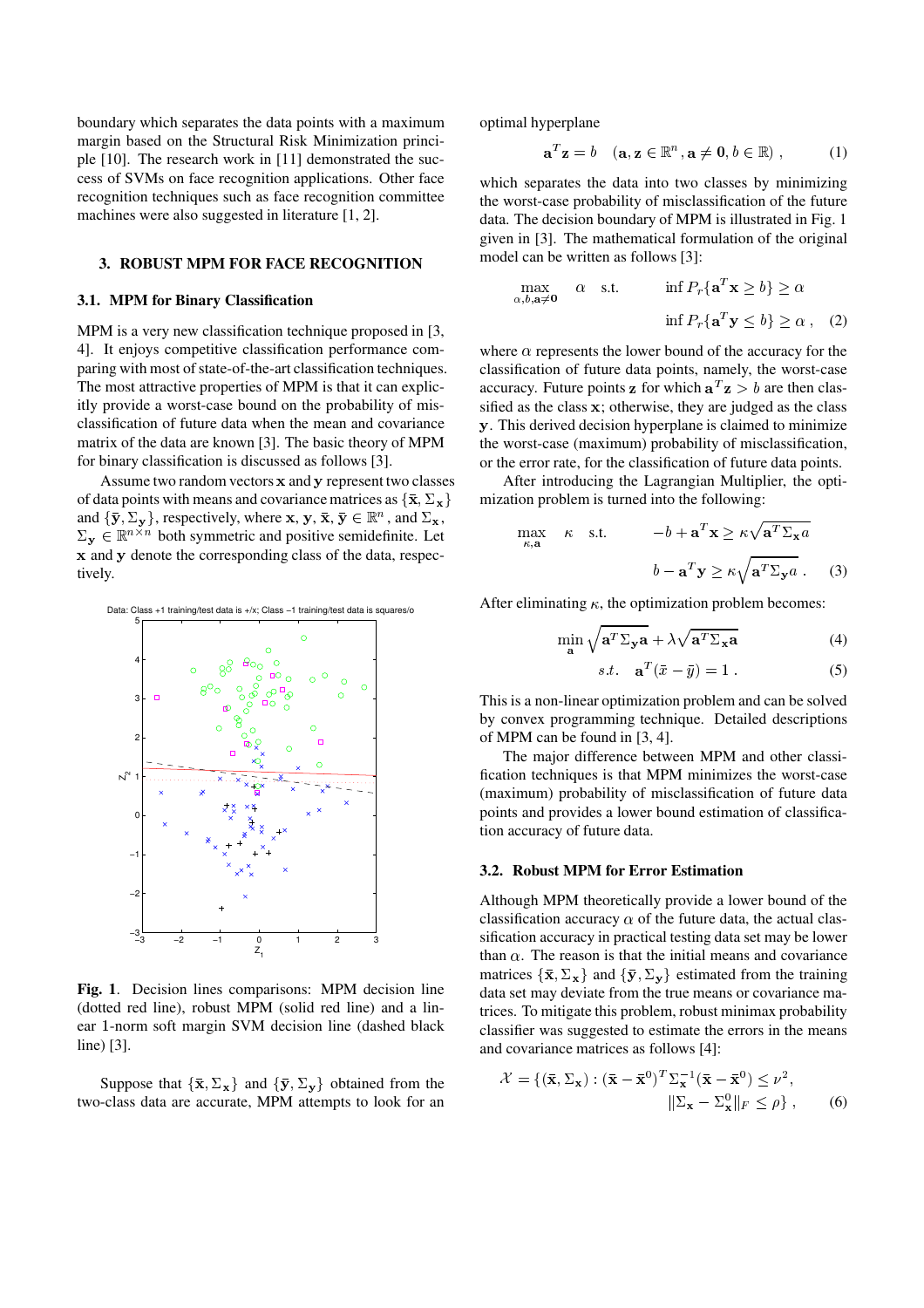$$
\mathcal{Y} = \{ (\bar{\mathbf{y}}, \Sigma_{\mathbf{y}}) : (\bar{\mathbf{y}} - \bar{\mathbf{y}}^0)^T \Sigma_{\mathbf{y}}^{-1} (\bar{\mathbf{y}} - \bar{\mathbf{y}}^0) \le \nu^2, \|\Sigma_{\mathbf{y}} - \Sigma_{\mathbf{y}}^0\|_F \le \rho \}.
$$
 (7)

Here, the error parameters  $\nu \geq 0$  and  $\rho \geq 0$  are fixed. The notations  $\bar{x}^0$ ,  $\Sigma^0_x$ ,  $\bar{y}^0$ , and  $\Sigma^0_y$  stand for the initial estimation of the means and covariance matrices, respectively. Detailed formulation of robust minimax probability classifiers can be found in [4].

# **3.3. Multi-Class Pattern Classification**

In the above subsection, we have introduced the basic theory of binary MPM classification. Toward multi-class pattern recognition, we construct the multi-class classification technique by employing the binary MPM classifiers. In general, there are two approaches for multi-class classification based on basic binary classifiers: one-against-one and oneagainst-all.

In this paper, we adopt the one-against-all approach since it only needs to train  $n$  binary classifiers for  $n$  given classes while the one-against-one approach needs to train  $\frac{n(n-1)}{2}$ h binary classifiers. The one-against-all approach means that we train  $n$  classifiers in which each MPM classifier is trained based on the data of one class against the other  $(n-1)$ classes. For each trained classifier, we can obtain its lower bound estimation of classification accuracy, denoted as  $\alpha_i$ . In the predicting phase, we first perform a sorting of the  $n$ classifiers on a descending order of  $\alpha_i$ . Then, the test data points are predicted based on the  $n$  sorted classifiers.

# **4. EXPERIMENTAL RESULTS**

In our experiments, eigenfaces are used to represent the images. We compare the proposed MPM-based face recognition with other traditional techniques: Eigen (typical Eigenface approach by nearest-neighbor classifiers), SVM (Support Vector Machine), and NN (Neural Network). The kernel functions for SVM and MPM are based on Polynomial functions. The robust approach of MPM is used in the experiments [4].

#### **4.1. Evaluation on the ORL Face Database**



**Fig. 2.** A snapshot of the ORL face database for 3 people.

| Subset         | Eigen    | <b>SVM</b> | <b>NN</b> | <b>MPM</b> |
|----------------|----------|------------|-----------|------------|
| 1              | $82.5\%$ | 92.5%      | 97.5%     | $97.5\%$   |
| 2              | 85.0%    | $100\%$    | 97.5%     | 100%       |
| 3              | 87.5%    | $100\%$    | 92.5%     | $92.5\%$   |
| $\overline{4}$ | 75.0%    | 95.0%      | 87.5%     | $95.0\%$   |
| 5              | $72.5\%$ | $90.0\%$   | 87.5%     | $97.5\%$   |
| 6              | 82.5%    | 97.5%      | 87.5%     | 92.5%      |
| 7              | 80.0%    | $92.5\%$   | $90.0\%$  | $95.0\%$   |
| 8              | 77.5%    | $95.0\%$   | 87.5%     | $95.0\%$   |
| 9              | 75.0%    | $97.5\%$   | 92.5%     | $97.5\%$   |
| 10             | $85.0\%$ | 95.0%      | 95.0%     | $97.5\%$   |
| Avg.           | 80.3%    | 95.5%      | 91.5%     | $96.0\%$   |

**Table 1**. Experimental results on the ORL face database

The first face database for our evaluation is the ORL face database from AT&T Laboratories. It contains  $400$  face images, including 40 distinct persons, each with 10 faces that vary in position, rotation, scale, and different expressions. Fig. 2 shows a snapshot of the chosen face database.

In the experiment, we partition the database into  $10$  subsets, each contains 1 face image from each distinct person. We use the  $k$ -folder cross validation. For example, to test the 1th subset, we adopt the 2nd-7th subsets for training and 8th-10th subsets for validation. The validation is used to evaluate the performance of robust MPM and estimate the parameters [4]. 10 trials are run in the experiment. Table 1 shows the final experimental results by different methods.

From Table 1, we can see that the MPM-based face recognition technique is competitive with other state-of-theart techniques. The MPM-based face recognition outperforms the Eigenface simply by Euclidean Distance and the NN approach. And its performance is competitive with the SVM approach.

# **4.2. Evaluation on the Yale Face Database**

The second database adopted in our experiments is the Yale face database from Yale University. It contains 165 face images including 15 different people each with 11 images in varied expression and lighting. The face images are grayscale and cropped to a resolution of  $116 \times 136$  pixels. Fig. 3 shows a snapshot of the database.

The experimental setting is similar to the ORL database. 11 trials are conducted in the experiment. Table 2 shows the experimental results on the Yale face database. We can see that MPM-based approach is better than other approaches in most cases. It is again comparable with the SVM approach.

Moreover, the important advantage of MPM-based face recognition is that it can provide a lower bound estimation of classification accuracy of future data, which makes the system robust for better recognition performance.